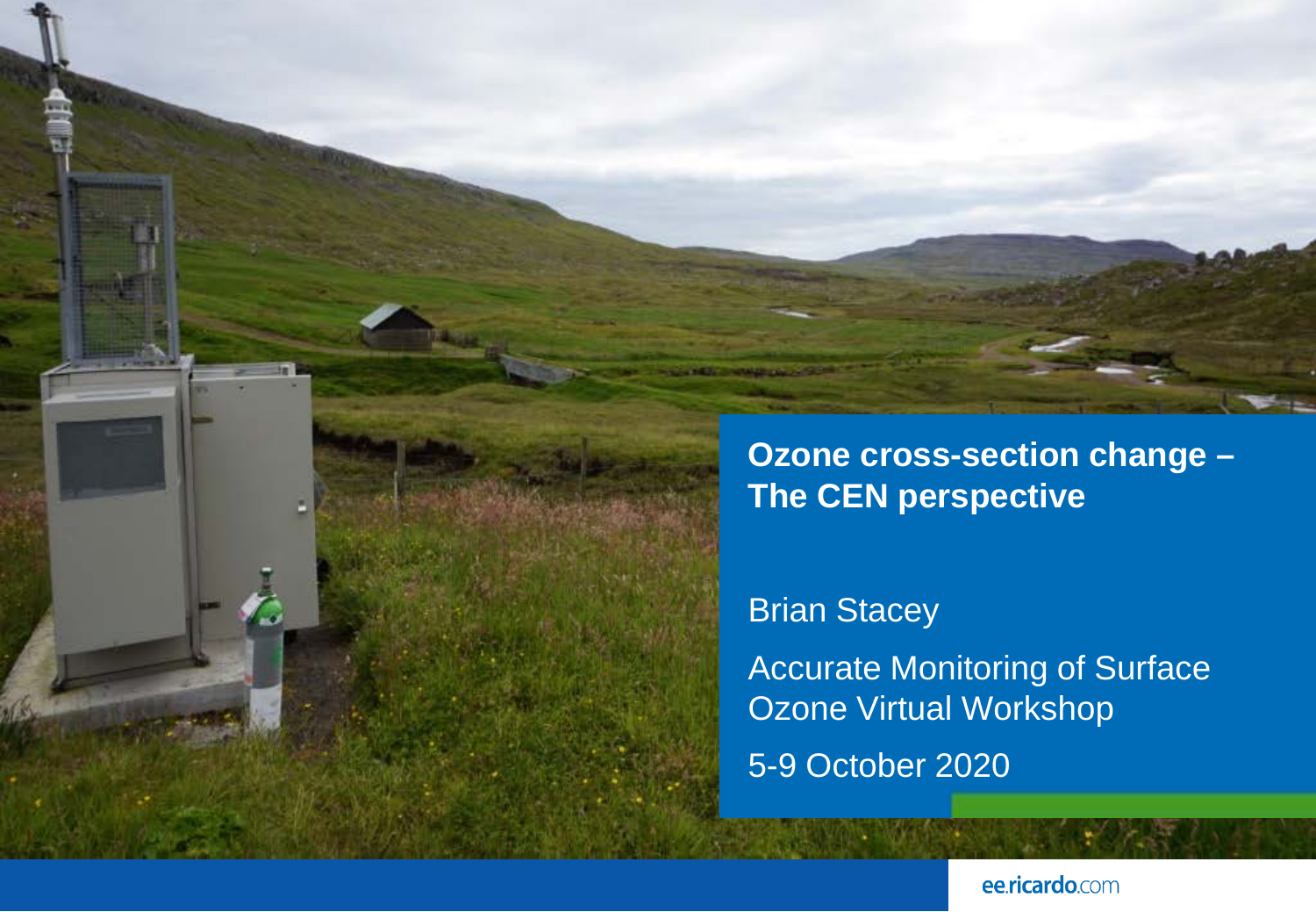**Headline**



## CEN Procedures and Standard Method are unaffected by any change in the value of the Cross Section

## Thanks for your attention!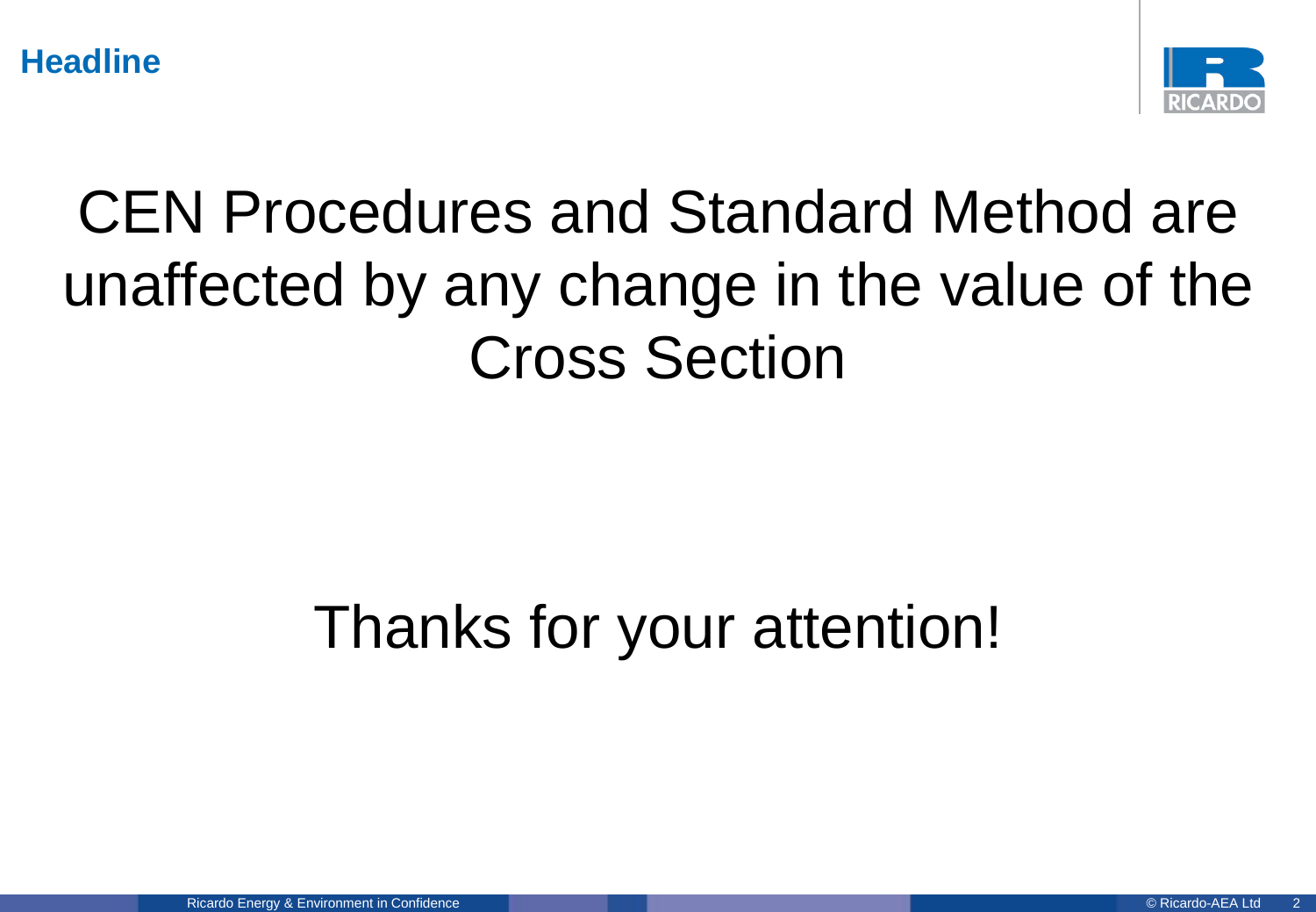

CEN provides a Standard Method (EN14625) for measurement of ozone concentrations using UV photometry, describing:

- Instrument operation
- Instrument calibration
- Instrument type testing procedures
- Ongoing Quality Control
- Instrument measurement uncertainty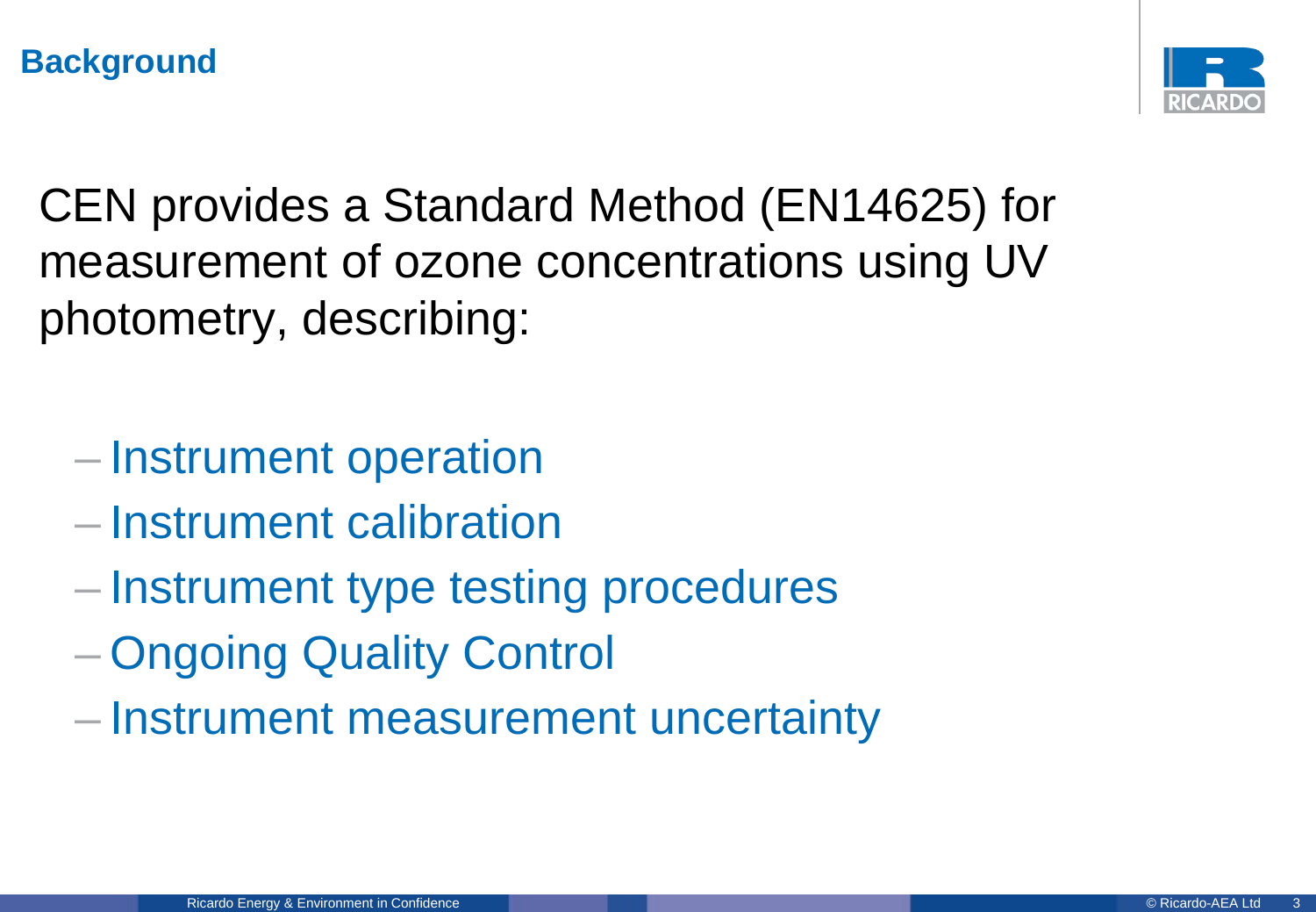#### **External references**



EN14625 refers to traceability using either of the following techniques:

ISO 13964:1998 (Primary UV photometer) ISO 15337:2009 (GPT using NO)

But:

EN14265 only specifies that the uncertainty of the test gases shall be better than  $\pm 3$  % (k=2)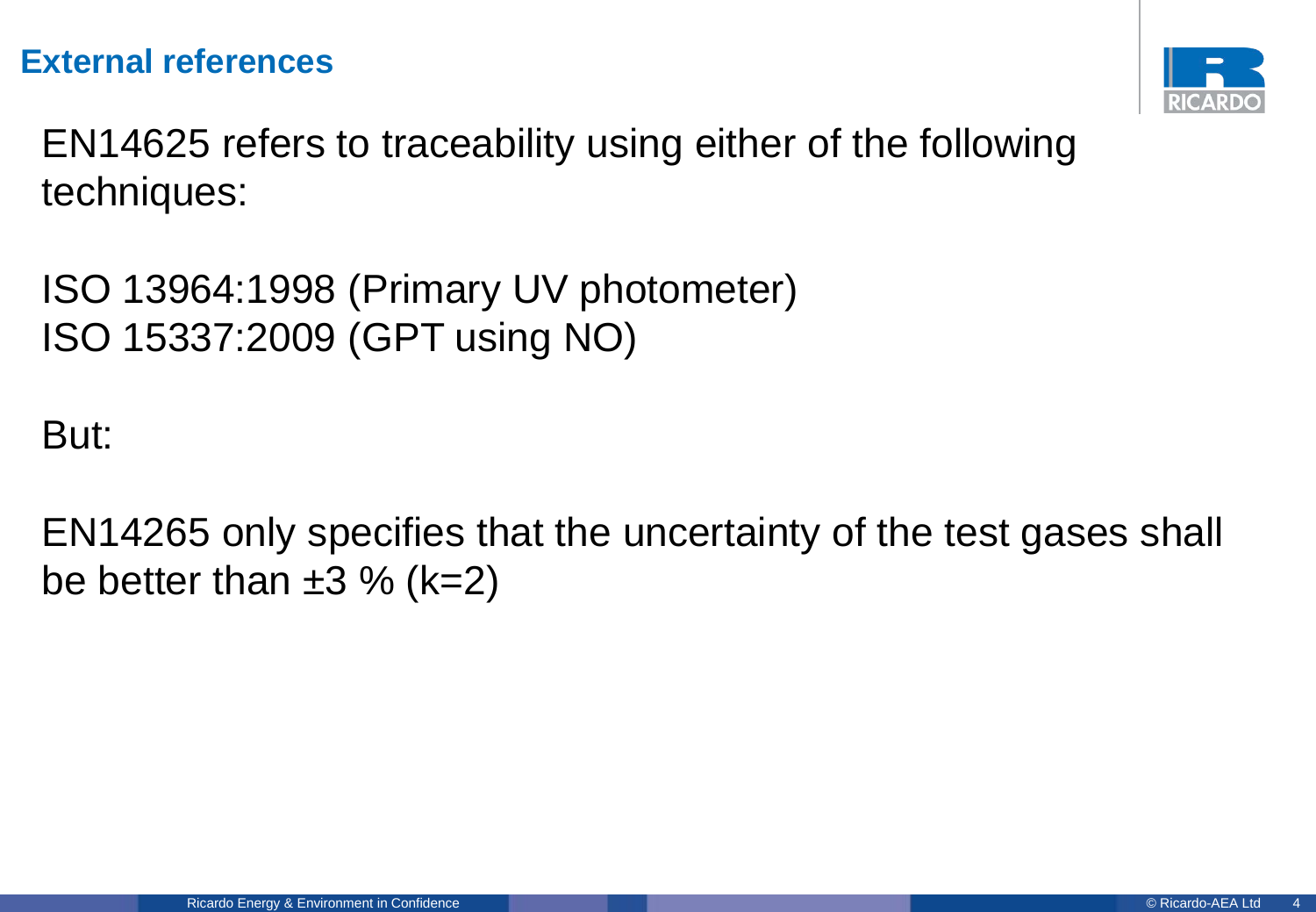#### **Chain of traceability**



New cross section will affect calibration of the short path photometers with SRP, which will in turn affect calibration of measurement analysers

EN14625 procedures and evaluation of measurement uncertainties will remain the same.

Type testing / field audits of measurement stations

SRP

Short Path

Photometer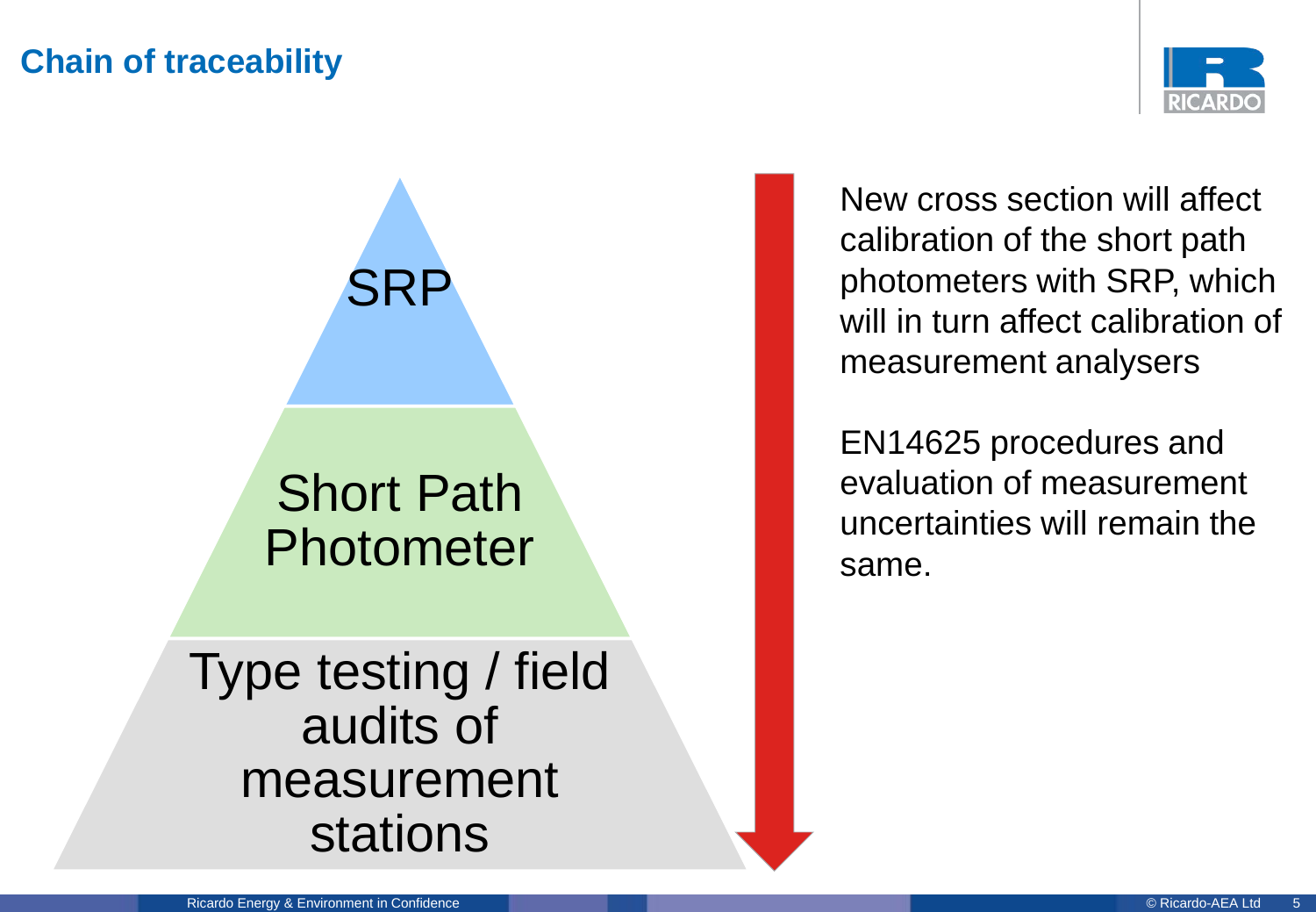#### **Uncertainty budget**



### The calibration and uncertainty from SRP is one of many components in the EN14625 uncertainty budget.

| <b>Major Components</b>                          | Typical contribution from type testing |
|--------------------------------------------------|----------------------------------------|
|                                                  | (% at LV)                              |
| Repeatability at Zero and Span / Reproducibility | 0 to 5% (each)                         |
| Lack of fit                                      | 0 to 4% (each)                         |
| Sensitivities (T, P, V)                          | 0 to 1% (each)                         |
| Interferences (rH, gases)                        | 0 to 5% (each)                         |
| Averaging                                        | 1 to 5%                                |
| Zero drift / Span Drift                          | 0 to 4% (each)                         |
| Difference between sample and calibration ports  | 0 to 1%                                |
| Calibration gas (after initial SRP calibration)  | 3 to 5%                                |
|                                                  |                                        |
| Total                                            | 9 to 12%                               |
|                                                  |                                        |

Improvements to uncertainty of Cross Section calibration will only have a minor effect on total budget. Change to slope will be the major area for attention.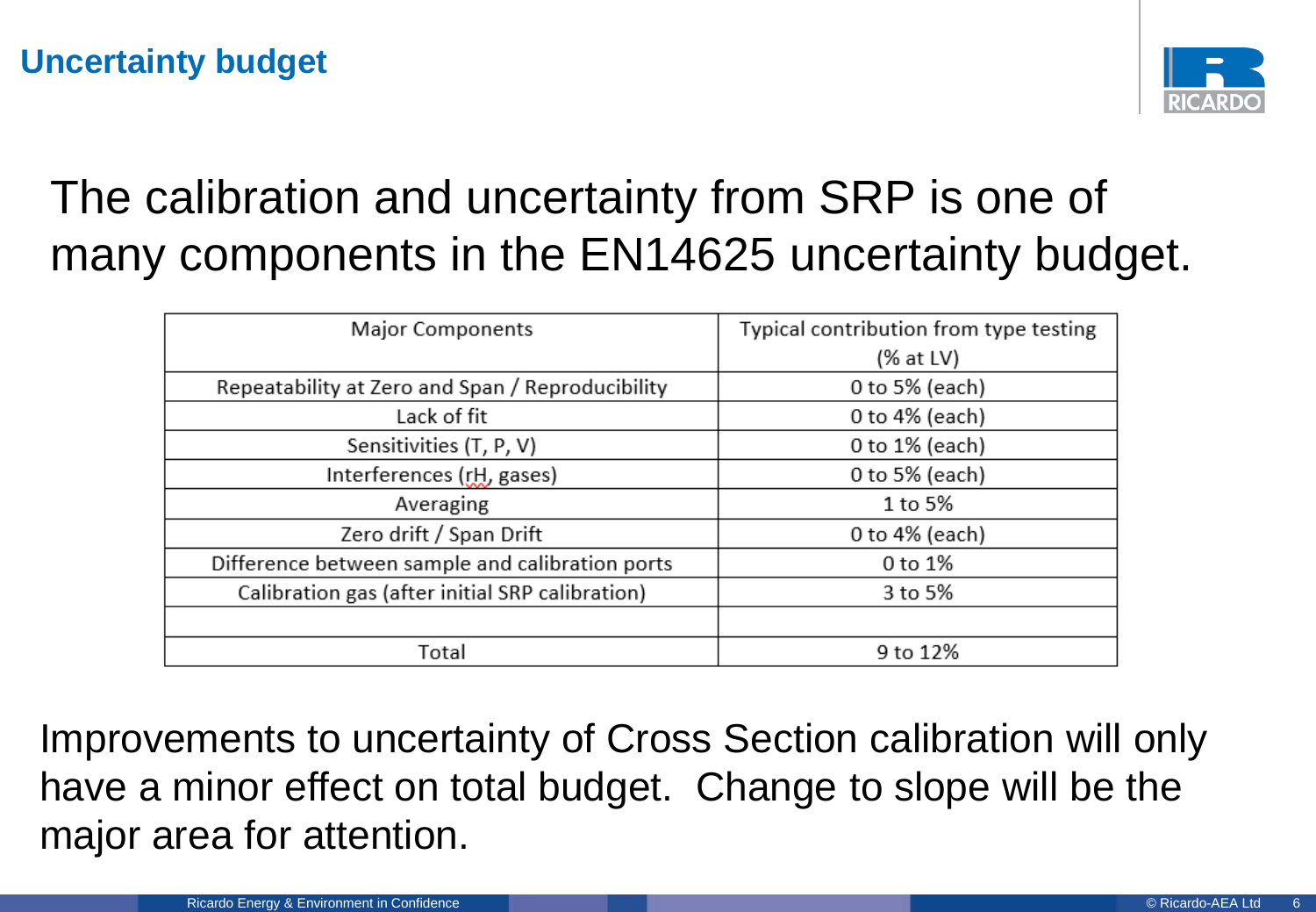

+No changes required to CEN Standard Method (Update planned for 2021 – changes could still be incorporated)

- Will increase reported concentrations
- Global harmonisation of changeover is critical
- Must start on 1 Jan 20xx